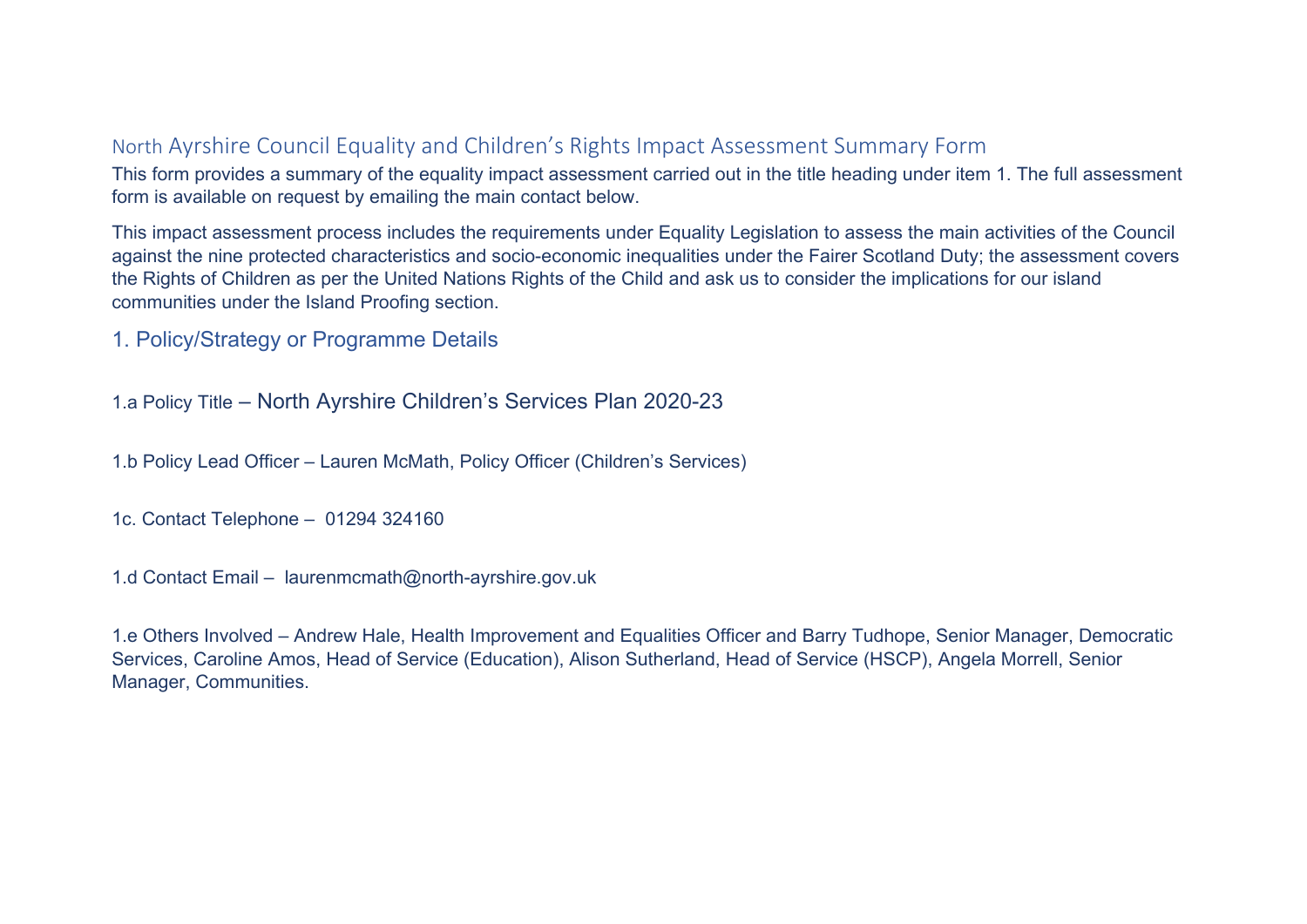# 2. Summary of Policy Aims

#### 3. Key Equality Related issues arising from the assessment

3.a Summary of Impacts on Equality Protected Groups

The plan aims to have a positive impact on the outcomes and health and wellbeing of children and young people in North Ayrshire. It is likely that all protected groups are likely to be affected, to some extent, by this plan.

The plan is focussed at all children and young people in North Ayrshire and this population will include many people who are considered to be within a protected group.

3.b Summary of Children's Rights and Wellbeing indicators

The Plan identifies the key priorities for all children's services. Through the implementation of the plan it is anticipated that all children and young people will achieve SHANARRI outcomes (that is, they will be Safe, Healthy, Achieving, Nurtured, Active, Respected, Responsible and Included).

The plan aims to have a positive impact on all of the wellbeing indicators of children and young people. Our priorities directly link to the wellbeing indicators. Our plan is set out to provide an overview of the SHANARRI outcomes (that is, they will be Safe, Healthy, Achieving, Nurtured, Active, Respected, Responsible and Included) and on pages 18 and 19 of the plan we provide an overview of this. For example - Included: Our champions board engaged with over 60 professions and Care Experienced young people to research language and stigma associated with the care system.

The Plan aims to ensure that children and young people's rights and views are respected and listened to. This links to our Children's Rights Report 2020-23, which demonstrates the steps we have taken to secure better or further effect of the requirements of the United Nations Convention on the Rights of the Child (UNCRC).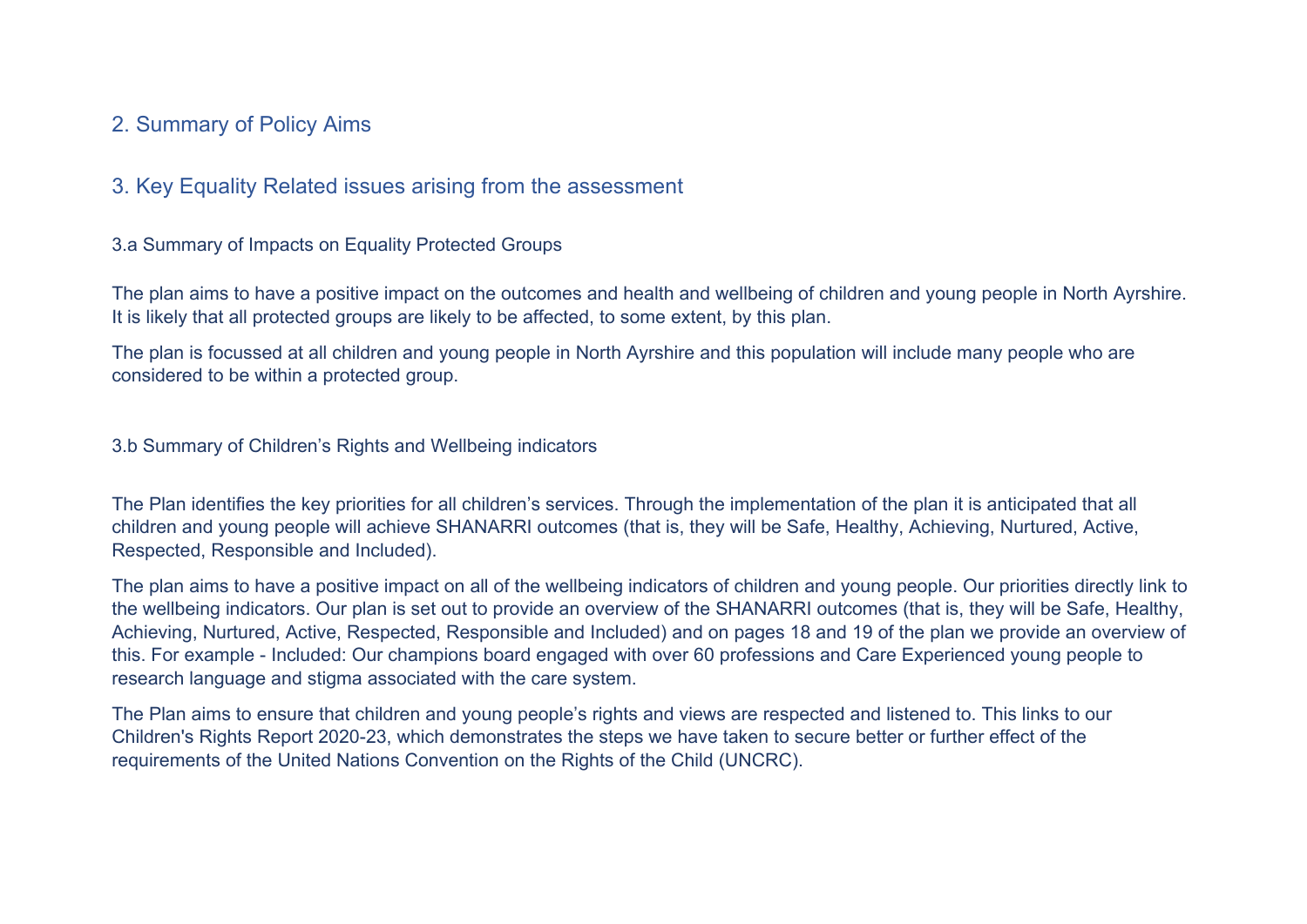There are four general principles of the UNCRC. We ensure these considered in planning approach. The four guiding principles of the UNCRC are: for rights to be applied without discrimination (Article 2); for the best interests of the child to be a primary consideration (Article 3); the right to life, survival and development (Article 6), and the right to express a view and have that view taken into account (Article 12). These are the principles throughout the Children's Services Plan. All other Articles can also be met and further details are provided in our Children's Rights Report 2020-23.

3.c Summary of Fairer Scotland Duty

The Plan identifies services and priorities that intend to reduce inequalities in terms of socio-economic impact. In particular there is a focus on reducing the poverty related attainment gap. We also link to our Child Poverty Action Plan where we combine a number of actions that are planned to increase employment, increase benefits and reduce the cost of living for families. We also have a strong focus on partnership working within schools, council services and partners to take action to reduce the cost of the school day.

3.d Summary of Island Proofing **None** 

3.e Other None

4. Impacts on the Three Key Needs of the Equality Duty

The Plan ensures that the best services possible are provided for children and young people to give them the best start in life. The Plan treats children and young people with fairness, and we would not expect any discrimination, harassment or victimisation in any of our services. For example, schools all have bullying policies in place and complaints procedures. We also have advocacy support that is provided in North Ayrshire by Barnardo's Hear 4u Advocacy Service. This ensures children and young people have someone to support them, protect their rights and help them speak out. The advocates are independent.